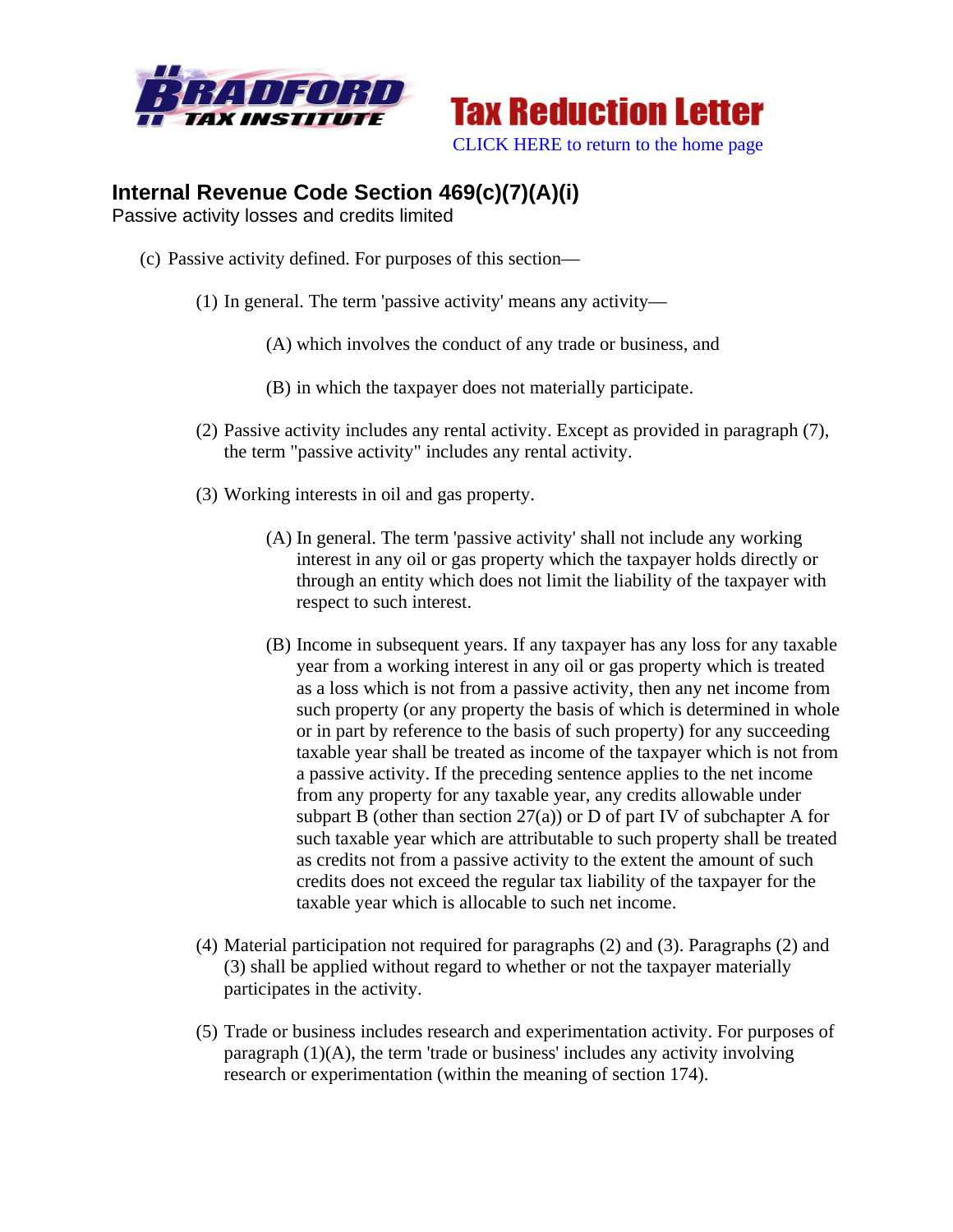- (6) Activity in connection with trade or business or production of income. To the extent provided in regulations, for purposes of paragraph  $(1)(A)$ , the term 'trade or business' includes—
	- (A) any activity in connection with a trade or business, or
	- (B) any activity with respect to which expenses are allowable as a deduction under section 212.
- (7) Special rules for taxpayers in real property business.
	- (A) In general. If this paragraph applies to any taxpayer for a taxable year—

- (i) paragraph (2) shall not apply to any rental real estate activity of such taxpayer for such taxable year, and
- (ii) this section shall be applied as if each interest of the taxpayer in rental real estate were a separate activity.

Notwithstanding clause (ii), a taxpayer may elect to treat all interests in rental real estate as one activity. Nothing in the preceding provisions of this subparagraph shall be construed as affecting the determination of whether the taxpayer materially participates with respect to any interest in a limited partnership as a limited partner.

- (B) Taxpayers to whom paragraph applies. This paragraph shall apply to a taxpayer for a taxable year if—
	- (i) more than one-half of the personal services performed in trades or businesses by the taxpayer during such taxable year are performed in real property trades or businesses in which the taxpayer materially participates, and
	- (ii) such taxpayer performs more than 750 hours of services during the taxable year in real property trades or businesses in which the taxpayer materially participates. In the case of a joint return, the requirements of the preceding sentence are satisfied if and only if either spouse separately satisfies such requirements. For purposes of the preceding sentence, activities in which a spouse materially participates shall be determined under subsection (h).
- (C) Real property trade or business. For purposes of this paragraph, the term "real property trade or business" means any real property development, redevelopment, construction, reconstruction, acquisition, conversion, rental, operation, management, leasing, or brokerage trade or business.
- (D) Special rules for subparagraph (b).